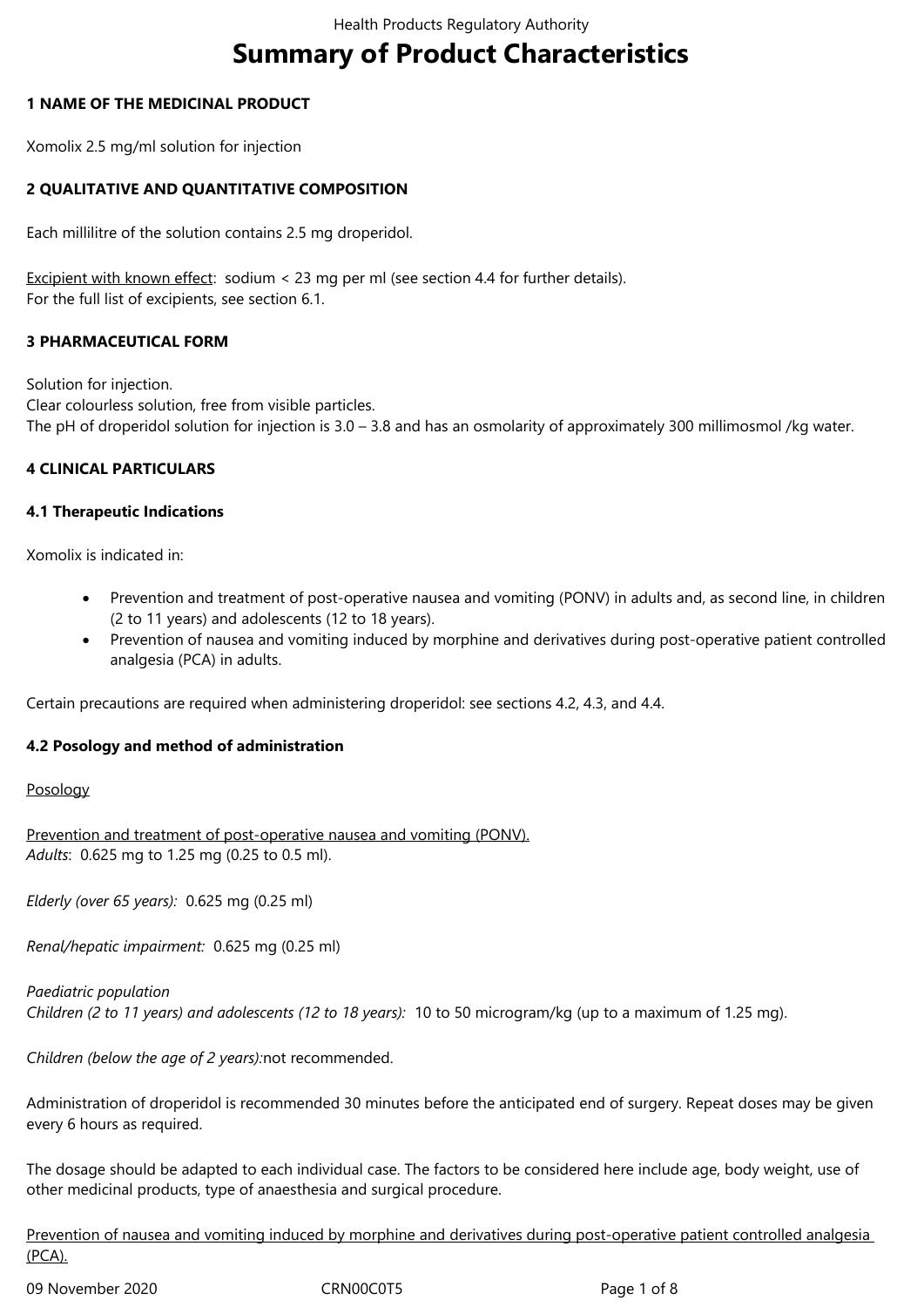*Adults:* 15 to 50 micrograms droperidol per mg of morphine, up to a maximum daily dose of 5 mg droperidol.

*Elderly (over 65 years), renal and hepatic impairment:* no data in PCA available.

*Paediatric population*

*Children (2 to 11 years) and adolescents (12 to 18 years):*not indicated in PCA.

Continuous pulse oximetry should be performed in patients with identified or suspected risk of ventricular arrhythmia and should continue for 30 minutes following single i.v. administration.

Method of administration For intravenous use.

For instructions on dilution of the medicinal product before administration, see section 6.6.

See also sections 4.3, 4.4 and 5.1.

# **4.3 Contraindications**

Xomolix is contraindicated in patients with:

- Hypersensitivity to the active substance or to any of the excipients listed in section 6.1;
- Hypersensitivity to butyrophenones;
- Known or suspected prolonged QT interval (QTc of > 450 msec in females and > 440 msec in males). This includes patients with congenitally long QT interval, patients who have a family history of congenital QT prolongation and those treated with medicinal products known to prolong the QT interval (see section 4.5);
- Hypokalaemia or hypomagnesaemia;
- Bradycardia (< 55 heartbeats per minute);
- Known concomitant treatment leading to bradycardia;
- Phaeochromocytoma;
- Comatose states;
- Parkinson's Disease;
- Severe depression.

# **4.4 Special warnings and precautions for use**

#### Central Nervous System

Droperidol may enhance CNS depression produced by other CNS-depressant drugs. Any patient subjected to anaesthesia and receiving potent CNS depressant medicinal products or showing symptoms of CNS depression should be monitored closely.

Concomitant use of metoclopramide and other neuroleptics may lead to an increase in extrapyramidal symptoms and should be avoided (see section 4.5).

Use with caution in patients with epilepsy (or a history of epilepsy) and conditions predisposing to epilepsy or convulsions.

#### Cardiovascular

Mild to moderate hypotension and occasionally (reflex) tachycardia have been observed following the administration of droperidol. This reaction usually subsides spontaneously. However, should hypotension persist, the possibility of hypovolaemia should be considered and appropriate fluid replacement administered.

Patients with, or suspected of having, the following risk factors for cardiac arrhythmia should be carefully evaluated prior to administration of droperidol:

- a history of significant cardiac disease including serious ventricular arrhythmia, second or third degree atrio-ventricular block, sinus node dysfunction, congestive heart failure, ischemic heart disease and left ventricular hypertrophy;

- family history of sudden death;
- renal failure (particularly when on chronic dialysis);
- significant chronic obstructive pulmonary disease and respiratory failure;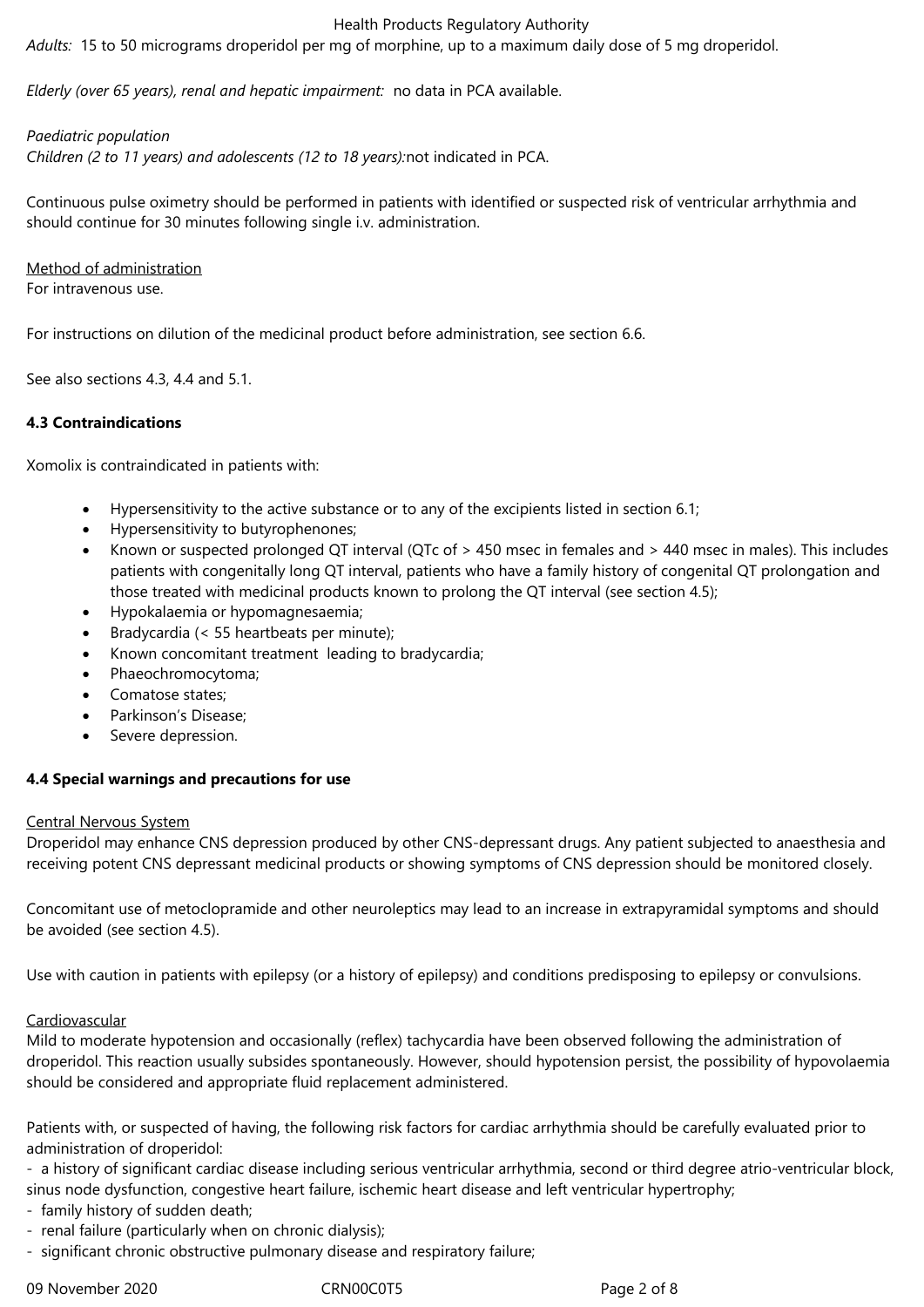- risk factors for electrolyte disturbances, as seen in patients taking laxatives, glucocorticoids, potassium-wasting diuretics, in association with the administration of insulin in acute settings, or in patients with prolonged vomiting and/or diarrhoea.

Patients at risk for cardiac arrhythmia should have serum electrolytes and creatinine levels assessed and the presence of QT prolongation excluded prior to administration of droperidol.

Continuous pulse oximetry should be performed in patients with identified or suspected risk of ventricular arrhythmia and should continue for 30 minutes following single i.v. administration.

#### General

To prevent QT prolongation, caution is necessary when patients are taking medicinal products likely to induce electrolyte imbalance (hypokalaemia and/or hypomagnesaemia) e.g. potassium-wasting diuretics, laxatives and glucocorticoids.

Substances inhibiting the activity of cytochrome P450 iso-enzymes (CYP) CYP1A2, CYP3A4 or both could decrease the rate at which droperidol is metabolised and prolong its pharmacological action. Hence, caution is advised if droperidol is given concomitantly with strong CYP1A2 and CYP3A4 inhibitors (see section 4.5).

Patients who have, or are suspected of having, a history of alcohol abuse or recent high intakes, should be thoroughly assessed before droperidol is administered.

In case of unexplained hyperthermia, it is essential to discontinue treatment, since this sign may be one of the elements of malignant syndrome reported with neuroleptics.

Cases of venous thromboembolism (VTE) have been reported with antipsychotic drugs. Since patients treated with antipsychotics often present with acquired risk factors for VTE, all possible risk factors for VTE should be identified before and during treatment with Xomolix and preventive measures undertaken.

The dose should be reduced in the elderly and those with impaired renal and hepatic function (see section 4.2).

This medicinal product contains less than 1 mmol sodium (23 mg) per 1 ml, i.e. essentially 'sodium-free'.

#### **4.5 Interaction with other medicinal products and other forms of interactions**

#### **Contraindicated for concomitant use**

Medicinal products known to cause *torsades de pointes* through QT prolongation should not be concomitantly administered with droperidol. Examples include:

- Class IA antiarrhythmics
- Class III antiarrhythmics
- macrolide antibiotics
- fluoroquinolone antibiotics
- antihistamines
- certain antipsychotic medications
- anti-malaria agents
- cisapride, domperidone, methadone, pentamidine.

Concomitant use of medicinal products that induce extrapyramidal symptoms, e.g. metoclopramide and other neuroleptics, may lead to an increased incidence of these symptoms and should therefore be avoided.

Consumption of alcoholic beverages and medicines should be avoided.

#### Caution is advised for comitant use

To reduce the risk of QT prolongation, caution is necessary when patients are taking medicinal products likely to induce electrolyte imbalance (hypokalaemia and/or hypomagnesaemia) e.g. potassium-wasting diuretics, laxatives and glucocorticoids.

Droperidol may potentiate the action of sedatives (barbiturates, benzodiazepines, morphine derivatives). The same applies to antihypertensive agents, so that orthostatic hypotension may ensue. Like other sedatives, droperidol may potentiate respiratory depression caused by opioids.

09 November 2020 CRN00C0T5 Page 3 of 8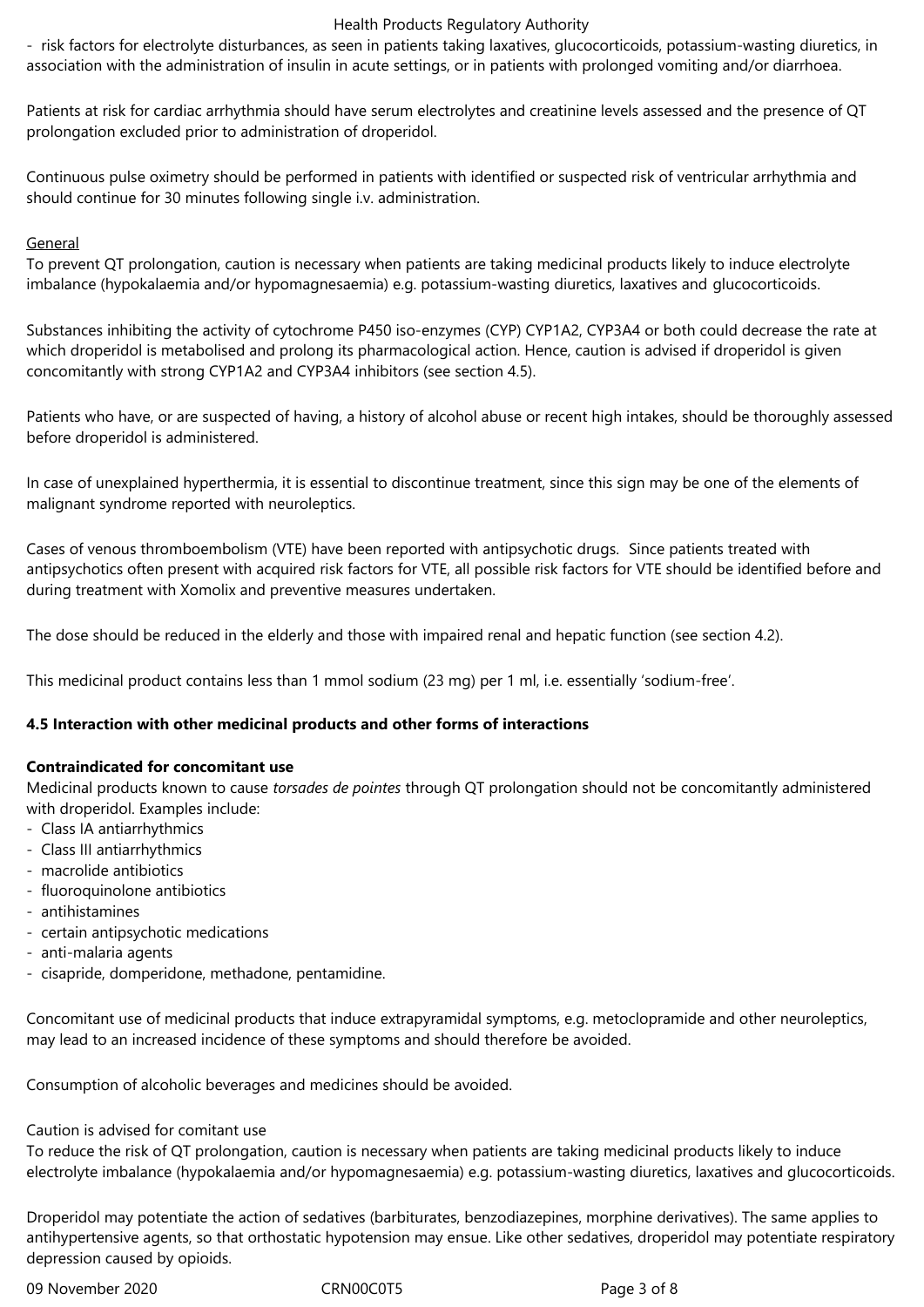Since droperidol blocks dopamine receptors, it may inhibit the action of dopamine agonists, such as bromocriptine, lisuride, and of L-dopa.

Substances inhibiting the activity of cytochrome P450 iso-enzymes (CYP) CYP1A2, CYP3A4 or both could decrease the rate at which droperidol is metabolised and prolong its pharmacological action. Hence, caution is advised if droperidol is given concomitantly with CYP1A2 inhibitors, CYP3A4 inhibitors or both.

# **4.6 Fertility, pregnancy and lactation**

#### **Pregnancy**

A limited amount of clinical data have shown no increase of malformative risk.

Droperidol has not been shown to be teratogenic in rats. Animal studies are insufficient with respect to the effects on pregnancy and embryonal/foetal, parturition and postnatal development.

In newborn babies from mothers under long-term treatment and high doses of neuroleptics, temporary neurological disturbances of extrapyramidal nature have been described.

In practice, as a precautionary measure, it is preferable not to administer droperidol during pregnancy. In late pregnancy, if its administration is necessary, monitoring of the newborn's neurological functions is recommended.

#### Breast-feeding

Neuroleptics of the butyrophenone type are known to be excreted in breast milk; treatment with droperidol should be limited to a single administration. Repeat administration is not recommended.

#### **Fertility**

There were no effects on fertility in studies conducted in male and female rats (see section 5.3). The clinical effect of droperidol on fertility has not been established.

#### **4.7 Effects on ability to drive and use machines**

Xomolix has major influence on the ability to drive and use machines.

Patients should not drive or operate a machine for 24 hours after droperidol administration.

#### **4.8 Undesirable effects**

The most frequently reported events during clinical experience are incidents of drowsiness and sedation. In addition, less frequent reports of hypotension, cardiac arrhythmias, neuroleptic malignant syndrome (NMS) and symptoms associated with NMS, plus movement disorders, such as dyskinesias, plus incidents of anxiety or agitation have occurred.

| <b>System Organ</b><br><b>Class</b>            | Common<br>$≥1/100$ to < 1/10 | <b>Uncommon</b><br>$≥1/1,000$ to < 1/100 | Rare<br>≥1/10,000 to<br>< 1/1,000                                              | <b>Very Rare</b><br>< 1/10,000 | Not known<br>(cannot be estimated from the<br>available data) |
|------------------------------------------------|------------------------------|------------------------------------------|--------------------------------------------------------------------------------|--------------------------------|---------------------------------------------------------------|
| Blood and<br>lymphatic<br>systems<br>disorders |                              |                                          |                                                                                | Blood<br>dyscrasias            |                                                               |
| Immune<br>system<br>disorders                  |                              |                                          | Anaphylactic<br>reaction;<br>Angioneurotic<br>oedema;<br>Hyper-sensitiv<br>ity |                                |                                                               |
| Metabolism<br>and nutrition                    |                              |                                          |                                                                                |                                | Inappropriate anti-diuretic<br>hormone                        |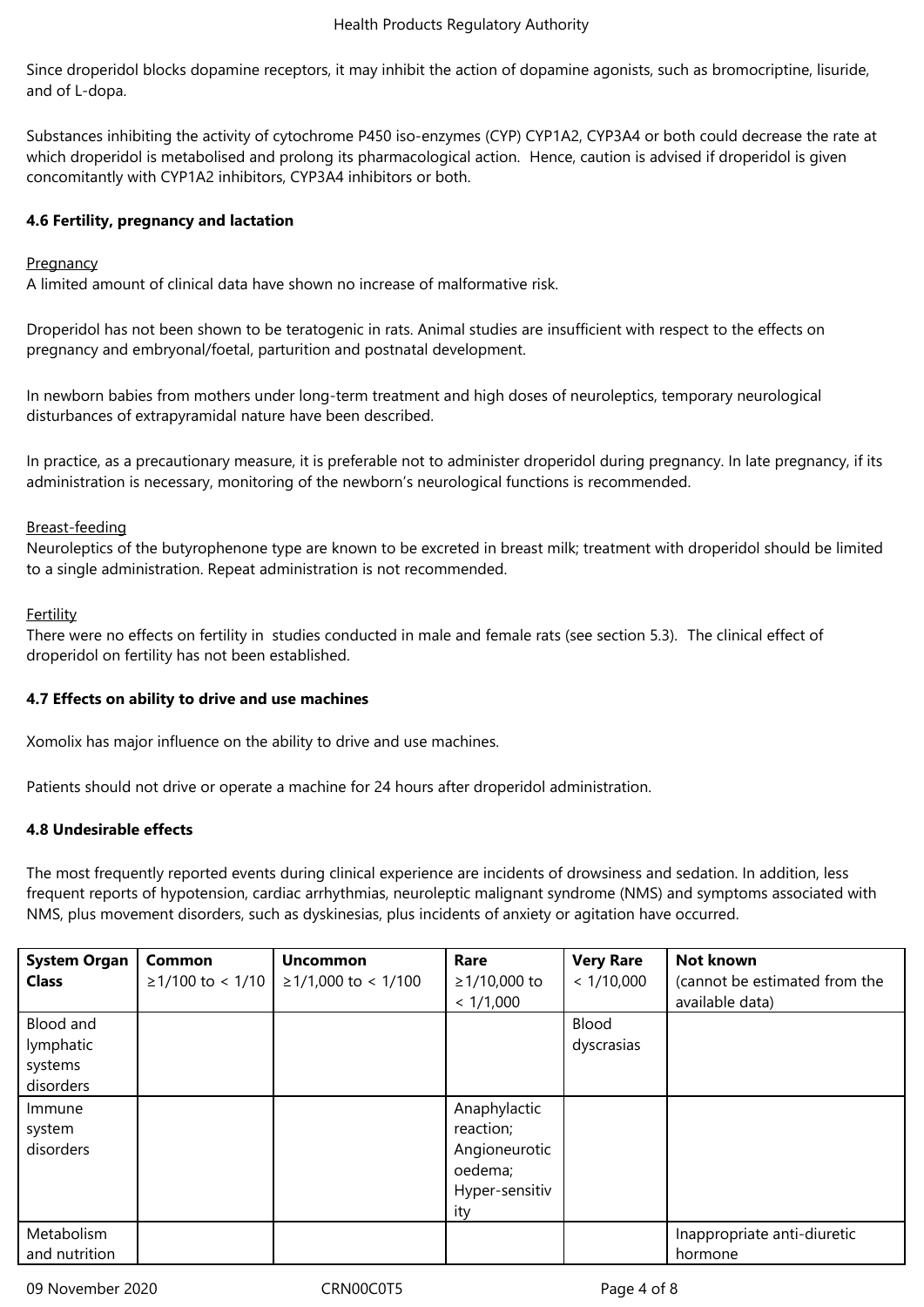| disorders                                                     |                   |                                     |                                                                    |                                                                                 | secretion                               |
|---------------------------------------------------------------|-------------------|-------------------------------------|--------------------------------------------------------------------|---------------------------------------------------------------------------------|-----------------------------------------|
| Psychiatric<br>disorders                                      |                   | Anxiety;<br>Restlessness/Akathisia; | Confusional<br>states;<br>Agitation                                | Dysphoria                                                                       | Hallucinations                          |
| Nervous<br>system<br>disorders                                | <b>Drowsiness</b> | Dystonia;<br>Oculogyration          |                                                                    | Extra-pyram<br>idal disorder;<br>Convulsions;<br>Tremor                         | Epileptic fits; Parkinson's<br>disease; |
| Cardiac<br>disorders                                          |                   | Tachycardia; Dizziness              | Cardiac<br>arrhythmias,<br>including<br>ventricular<br>arrhythmias | Cardiac<br>arrest;<br>Torsades de<br>pointes;<br>Electrogram<br>QT<br>prolonged |                                         |
| Vascular<br>disorders                                         | Hypotension       |                                     |                                                                    |                                                                                 | Syncope                                 |
| Respiratory,<br>thoracic and<br>mediastinal<br>disorders      |                   |                                     |                                                                    |                                                                                 | Broncho-spasm; Laryngospasm             |
| Skin and<br>subcutaneous<br>system<br>disorders               |                   |                                     | Rash                                                               |                                                                                 |                                         |
| General<br>disorders and<br>administration<br>site conditions |                   |                                     | Neuroleptic<br>malignant<br>syndrome<br>(NMS)                      | Sudden<br>death                                                                 |                                         |

Symptoms potentially associated with NMS have occasionally been reported i.e. changes in body temperature, stiffness and fever. An alteration in mental status with confusion or agitation and altered consciousness, have been seen. Autonomic instability may manifest as tachycardia, fluctuating blood pressure, excessive sweating/salivation and tremor. In extreme cases NMS may lead to coma, or renal and/or hepato-biliary problems.

Isolated cases of amenorrhoea, galactorrhoea, gynaecomastia, hyperprolactinaemia, oligomenorrhoea and neonatal drug withdrawal syndrome have been associated with prolonged exposure in psychiatric indications.

Cases of venous thromboembolism, including cases of pulmonary embolism and cases of deep vein thrombosis have been reported with antipsychotic medicinal products - frequency unknown.

# Reporting of suspected adverse reactions

Reporting suspected adverse reactions after authorisation of the medicinal product is important. It allows continued monitoring of the benefit/risk balance of the medicinal product. Healthcare professionals are asked to report any suspected adverse reactions via HPRA Pharmacovigilance, Earlsfort Terrace, IRL - Dublin 2; Tel: +353 1 6764971; Fax: +353 1 6762517. Website: www.hpra.ie; e-mail: medsafety@hpra.ie

# **4.9 Overdose**

#### **Symptoms**

The manifestations of droperidol overdose are an extension of its pharmacologic actions.

Symptoms of accidental overdose are psychic indifference with a transition to sleep, sometimes in association with lowered blood pressure.

At higher doses or in sensitive patients, extrapyramidal disorders may occur (salivation, abnormal movements, sometimes muscle rigidity). Convulsions may occur at toxic doses.

09 November 2020 CRN00C0T5 Page 5 of 8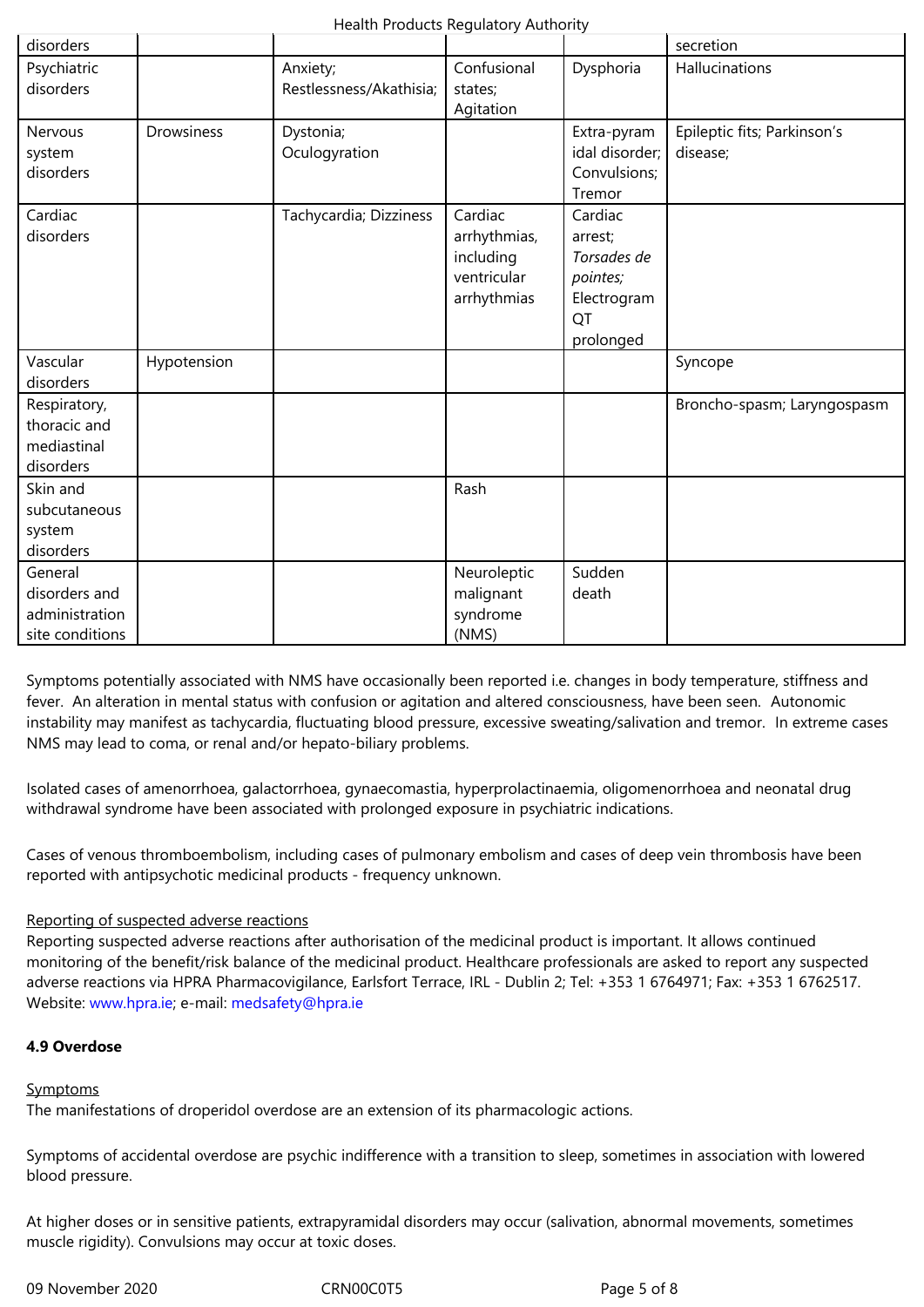Cases of QT-interval prolongation, ventricular arrhythmias and sudden death have been reported rarely.

#### **Treatment**

No specific antidote is known. However, when extrapyramidal reactions occur, an anticholinergic should be administered.

Patients with droperidol overdose should be closely monitored for signs of QT interval prolongation.

Factors which predispose to torsades de pointes, e.g. electrolyte disturbances (especially hypokalaemia or hypomagnesaemia) and bradycardia should be taken into consideration.

Pronounced hypotension should be treated by boosting circulation volume and taking other appropriate measures. Clear airways and adequate oxygenation should be maintained; an oropharyngeal airway or endotracheal tube might be indicated.

If required, the patient should be observed carefully for 24 hours or longer; body warmth and adequate fluid intake should be maintained.

### **5 PHARMACOLOGICAL PROPERTIES**

#### **5.1 Pharmacodynamic properties**

Pharmacotherapeutic group: Butyrophenone derivatives. ATC code: N05AD08.

Droperidol is a butyrophenone neuroleptic. Its pharmacologic profile is characterised mainly by dopamine-blocking and weak  $\alpha_1$ -adrenolytic effects. Droperidol is devoid of anticholinergic and antihistaminic activity.

Droperidol's inhibitory action on dopaminergic receptors in the chemotrigger zone in the area postrema, gives it a potent antiemetic effect, especially useful for the prevention and treatment of postoperative nausea and vomiting and/or nausea and vomiting induced by opioid analgesics.

At a dose of 0.15 mg/kg, droperidol induces a fall in mean blood pressure (MBP), due to a decrease in cardiac output in a first phase, and then subsequently due to a decrease in pre-load. These changes occur independently of any alteration in myocardial contractility or vascular resistance. Droperidol does not affect myocardial contractility or heart rate, therefore has no negative inotropic effect. Its weak  $α_1$ -adrenergic blockade can cause a modest hypotension and decreased peripheral vascular resistance and may decrease pulmonary arterial pressure (particularly if it is abnormally high). It may also reduce the incidence of epinephrine-induced arrhythmia, but it does not prevent other forms of cardiac arrhythmia.

Droperidol has a specific antiarrhythmic effect at a dose of 0.2 mg/kg by an effect on myocardial contractility (prolongation of the refractory period) and a decrease in blood pressure.

Two studies (one placebo-controlled and one comparative active treatment-controlled) performed in the general anaesthesia setting and designed to better identify the QTc changes associated with postoperative nausea and vomiting treatment by small dose of droperidol (0.625 and 1.25 mg intravenous, and 0.75 mg intravenous, respectively) identified a QT interval prolongation at 3-6 min after administration of 0.625 and 1.25 mg droperidol (respectively 15  $\pm$  40 and 22  $\pm$  41 ms), but these changes did not differ significantly from that seen with saline (12  $\pm$  35 ms). There were no statistically significant differences amongst the droperidol and saline groups in the number of patients with greater than 10% prolongation in QTc versus baseline. There was no evidence of droperidol-induced QTc prolongation after surgery.

No ectopic heartbeats were reported from the electrocardiographic records or 12-lead recordings during the perioperative period. The comparative active-treatment study with 0.75 mg intravenous droperidol identified a significant QTc interval prolongation (maximal of 17  $\pm$  9 ms at the second minute after droperidol injection when compared with pre-treatment QTc measurement), with the QTc interval significantly lower after the  $90<sup>th</sup>$  minute.

#### **5.2 Pharmacokinetic properties**

The action of a single intravenous dose commences 2-3 minutes following administration. The tranquillising and sedative effects tend to persist for 2 to 4 hours, although alertness may be affected for up to 12 hours.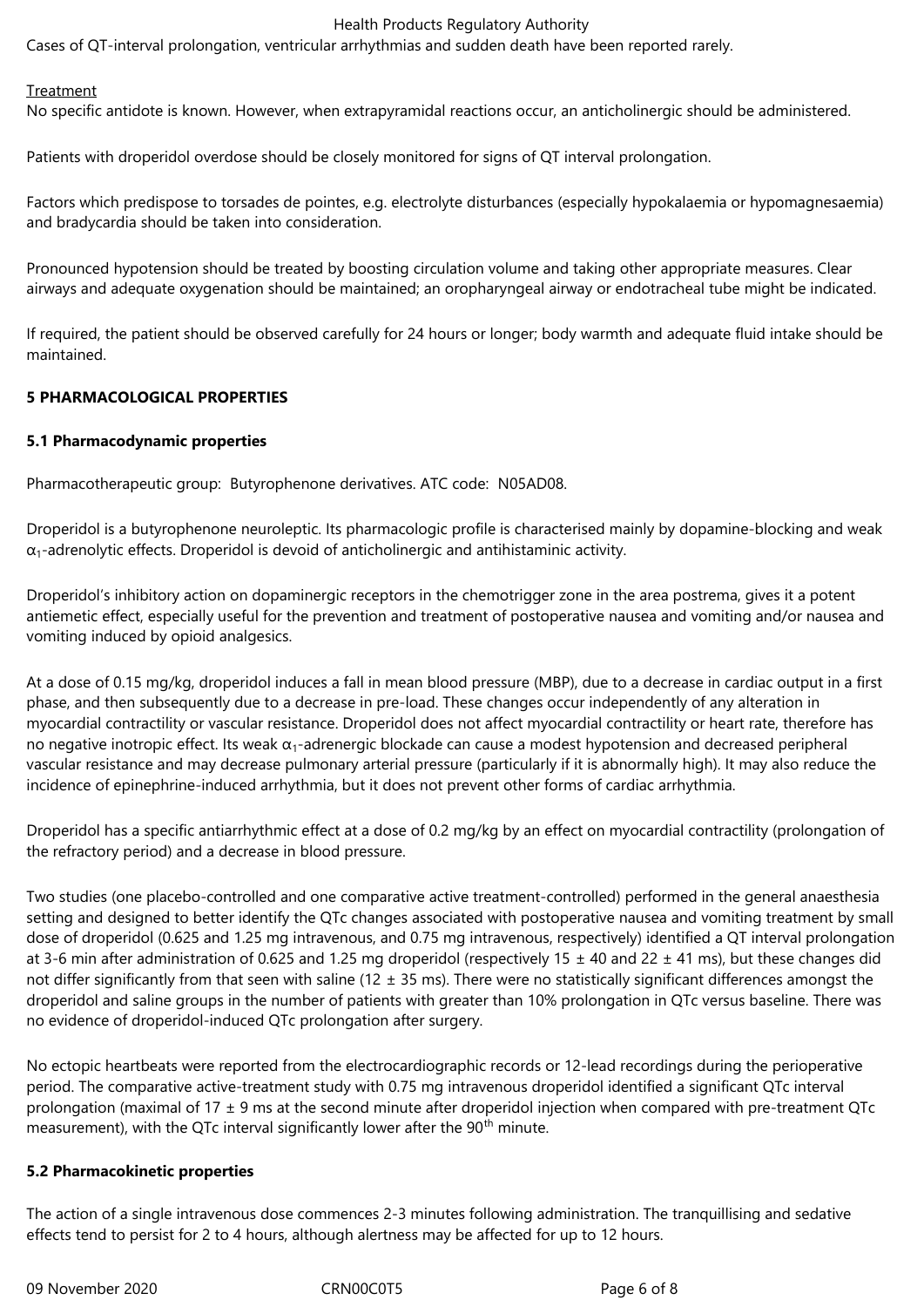## **Distribution**

Following intravenous administration, plasma concentrations fall rapidly during the first 15 minutes; this is metabolism independent, redistribution of the drug. Plasma protein binding amounts to 85–90%. The distribution volume is approximately 1.5 l/kg.

# Metabolism

Droperidol is extensively metabolised in the liver, and undergoes oxidation, dealkylation, demethylation and hydroxylation by cytochrome P450 isoenzymes 1A2 and 3A4, and to a lesser extent by 2C19. The metabolites are devoid of neuroleptic activity.

### Elimination

Elimination occurs mainly through metabolism; 75% is excreted via the kidneys. Only 1% of the active substance is excreted unchanged with urine, and 11% with faeces. Plasma clearance is 0.8 (0.4 - 1.8) l/min. The elimination half-life (t  $_{\frac{1}{26}}$ ) is 134 ± 13 min.

#### Paediatric Population

In a study of 12 children (age 3.5 to 12 years), the values for distribution volume and clearance reported were lower than those found in the adult population (0.58  $\pm$  0.29 l/kg and 4.66  $\pm$  2.28 ml/kg\*min respectively) and decrease in parallel. The elimination half-life (101.5  $\pm$  26.4 min) was similar to that found in adults.

## **5.3 Preclinical safety data**

Non-clinical data reveal no special hazard for humans based on conventional studies of repeated dose toxicity, genotoxic or carcinogenic potential, and reproductive toxicity.

Electrophysiological *in vitro* and *in vivo* studies indicate an overall risk of droperidol to prolong the QT interval in humans.

In humans, the free peak plasma concentration is approximately 4-fold higher to 25-fold lower than the droperidol concentrations affecting the endpoints examined in the different *in vitro* and *in vivo* test systems used to assess the impact of this drug on cardiac repolarisation. Plasma levels fall by about one order of magnitude over the first twenty minutes after administration.

#### Environmental Risk Assessment (ERA)

This product is unlikely to represent a risk to the environment following its prescribed use in patients.

# **6 PHARMACEUTICAL PARTICULARS**

#### **6.1 List of excipients**

Mannitol Tartaric acid Sodium hydroxide (for pH adjustment) Water for injections.

# **6.2 Incompatibilities**

Incompatible with barbiturates. This medicinal product must not be mixed with other medicinal products except those mentioned in section 6.6.

# **6.3 Shelf life**

Unopened: 3 years.

After first opening: For immediate use.

Following dilution: Compatibility of droperidol with morphine sulphate in 0.9% sodium chloride (14 days at room temperature) has been demonstrated in plastic syringes. From a microbiological point of view, the diluted product should be used immediately. If not used immediately, in-use storage times and conditions prior to use are the responsibility of the user and

09 November 2020 CRN00C0T5 Page 7 of 8